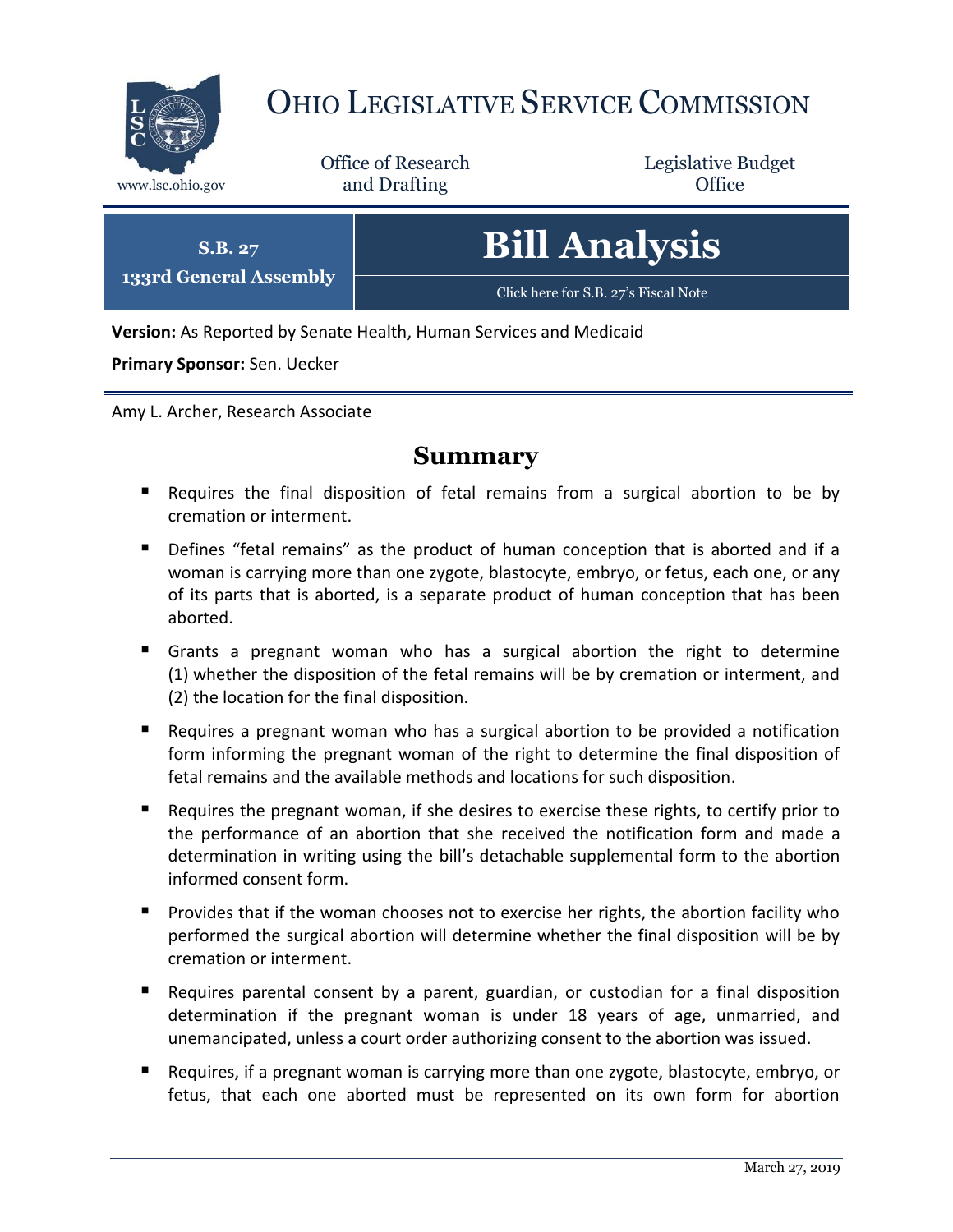informed consent and the determination of the disposition of the remains or parental consent to the disposition.

- Expands abortion informed consent requirements with respect to the 24-hour-preabortion physician meetings and the consent forms to include zygote and blastocyte abortions.
- **Prohibits an abortion facility from releasing fetal remains until the facility obtains a final** disposition determination or if applicable, parental consent to the determination.
- Permits an abortion facility to arrange for the cremation or interment of fetal remains if the final disposition determination has been made or, if applicable, consented to.
- Requires an abortion facility to document in the woman's medical record the final disposition determination, and if applicable, parental consent to the determination.
- Requires the attending physician for the abortion, when completing an individual "abortion report" required under continuing law to include the method of final disposition of the fetal remains from a surgical abortion.
- Expands the individual abortion report and annual abortion report to require a physician to report on the number of zygotes, blastoctyes, embryos, and fetuses aborted and the number for each woman, rather than just the number of abortions under current law.
- Requires an abortion facility to maintain evidentiary documentation demonstrating the date and method of the disposition of all fetal remains from abortions performed or induced there.
- Requires an abortion facility to have written policies and procedures for cremation or interment of fetal remains from surgical abortions performed or induced in the facility.
- Requires an abortion facility to develop and maintain a written list of locations at which it provides or arranges for the final disposition of fetal remains from surgical abortions.
- Requires an abortion facility to pay for the cremation or interment of the fetal remains.
- **Provides that if the pregnant woman's final disposition determination specifies a** location for final disposition that is not provided by the facility, she is responsible for the costs related to the disposition at her chosen location.
- Requires the Director of Health to adopt rules necessary to carry out the bill's provisions within 90 days of the effective date, including rules that prescribe the following:
	- $\Box$  The notification form informing the pregnant woman of the right to determine the final disposition of fetal remains and the available methods and locations for such disposition;
	- The parental consent form;
	- $\Box$  A detachable supplemental form to the abortion informed consent form on which a pregnant woman is to make a final disposition determination;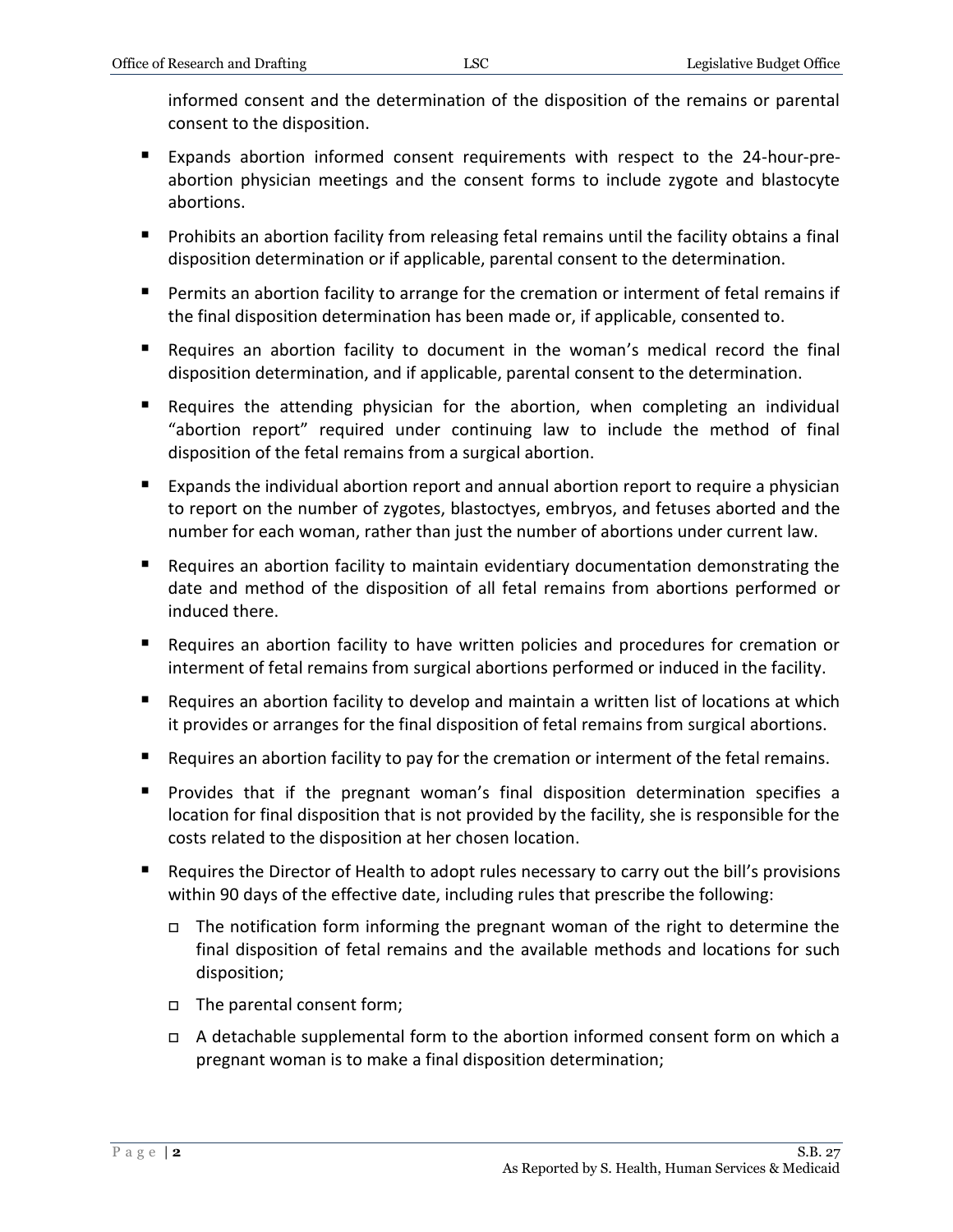- Procedures to complete the detachable supplemental form a reasonable time after a medical emergency or necessity has ended, when the emergency or necessity prevented the form's completion.
- Requires the above detachable supplemental form to the abortion informed consent form to include the following information:
	- Whether the pregnant woman has indicated a method of disposition, and the preferred method selected;
	- Whether the pregnant woman has indicated a preference as to the location of disposition of the fetal remains;
	- $\Box$  The signature of the physician inducing or performing the abortion;
	- A medical identification number for the woman (but not the pregnant woman's printed name or signature).
- Requires the cremation of fetal remains from a surgical abortion to be performed in a crematory facility subject to state regulation.
- **Prohibits any person from failing to comply with the bill's requirements regarding** disposition of fetal remains.
- Prohibits an operator of a crematory facility from  $(1)$  disposing of,  $(2)$  arranging for the disposal of, or (3) arranging for the transfer and subsequent disposal of cremated fetal remains in a manner other than the following:
	- □ Placing them in a grave, crypt, or niche;
	- Scattering them in any dignified manner, including in a memorial garden, at sea, by air, or at a cemetery scattering ground;
	- Any other lawful manner.
- **Prohibits a crematory operator from cremating the fetal remains without receiving a** copy of a properly executed supplemental detachable form to abortion informed consent.
- **Provides that a person who knowingly violates the prohibitions is guilty of failure to** dispose of fetal remains humanely, a misdemeanor of the first degree.
- **Provides that a woman who has a surgical abortion is not guilty of failure to dispose of** fetal remains humanely if the fetal remains are not disposed of in compliance with the bill's cremation or interment provisions.
- **Provides that a person who buries or cremates fetal remains from a surgical abortion is** not liable for or subject to damages in a civil action, prosecution in a criminal proceeding, or professional disciplinary action related to the disposal of fetal remains if the person does all of the following:
	- $\Box$  Acts in good faith compliance with the bill's fetal remains disposition requirements;
	- Receives a copy of a properly executed detachable supplemental form to the abortion informed consent form;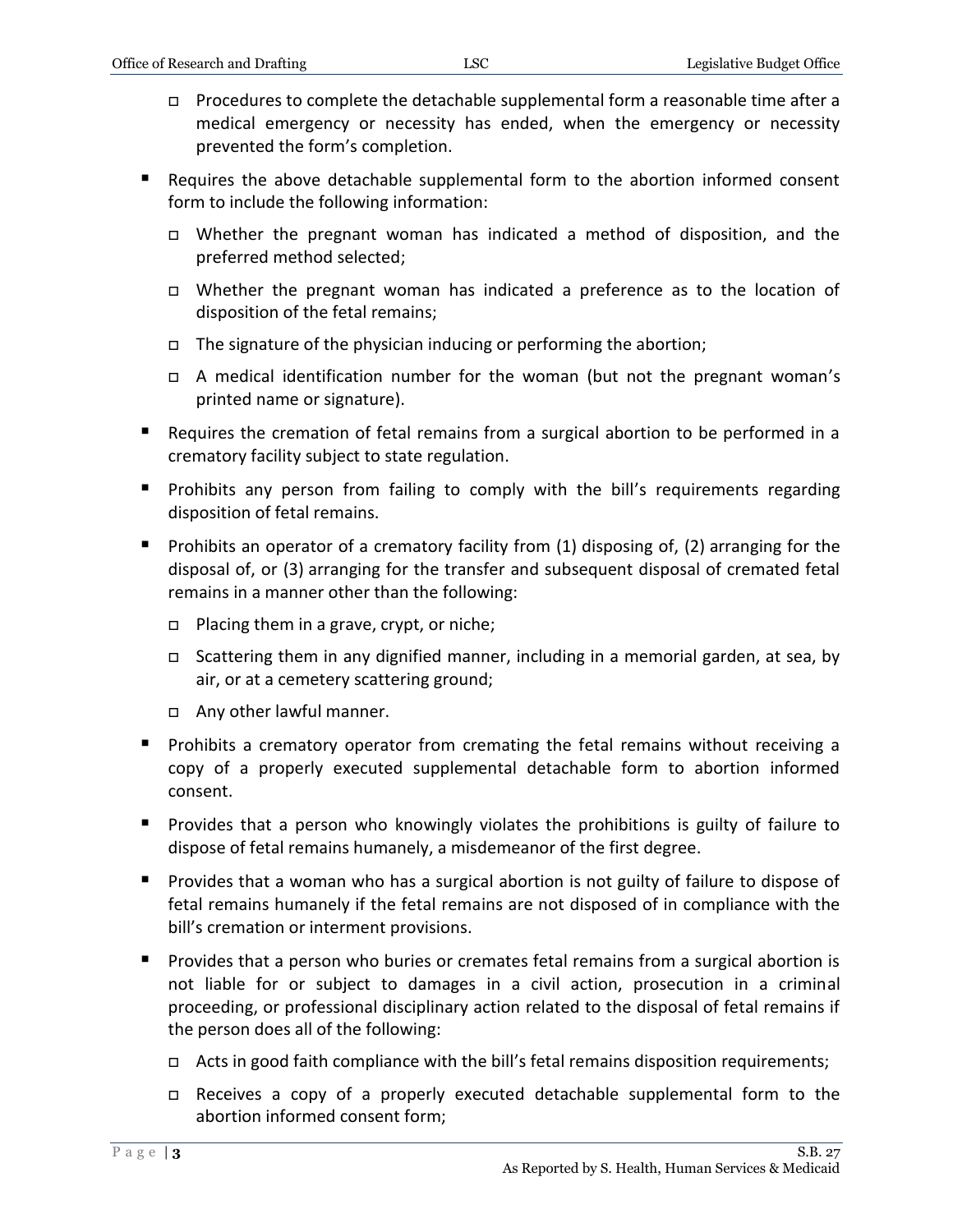- n Acts in furtherance of the final disposition of the fetal remains.
- Conditions the immunity granted to a person who buries or cremates fetal remains as described above on compliance with the continuing law requirements for fetal death certificates for the product of human conception of at least 20 weeks gestation.
- Delays the application of the bill's prohibitions until the Director adopts the rules required under the bill.

## **Table of Contents**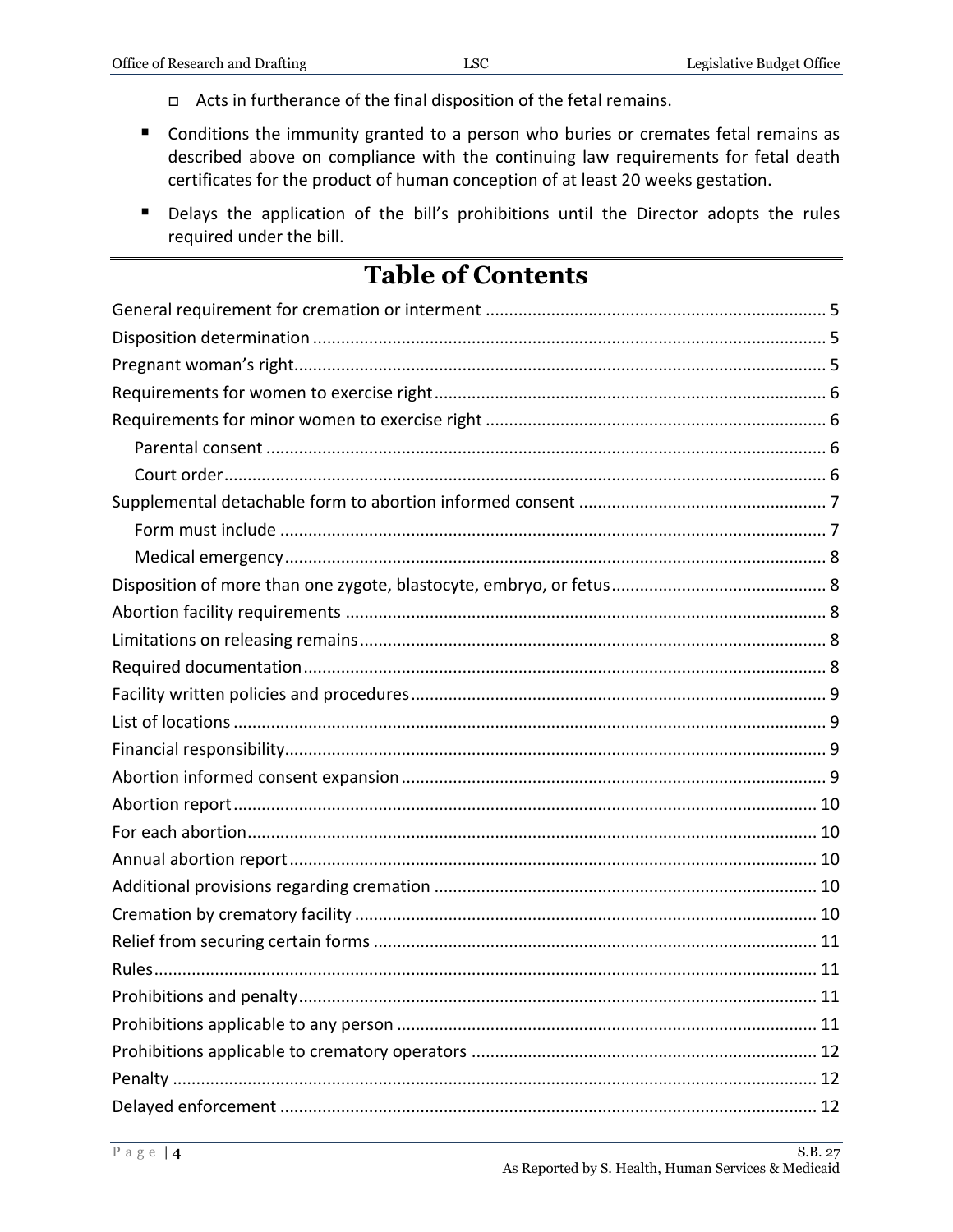## **Detailed Analysis**

## <span id="page-4-0"></span>General requirement for cremation or interment

The bill requires that the final disposition of fetal remains from a surgical abortion at an abortion facility be by cremation or interment. $1$ 

The bill defines "fetal remains" as the product of human conception that has been aborted. If a woman is carrying more than one zygote, blastocyte, embryo, or fetus, such as in the incidence of twins or triplets, each zygote, blastocyte, embryo, or fetus, or any of its parts that is aborted, is a separate product of human conception that has been aborted. Under continuing law unchanged by the bill, "abortion" means the purposeful termination of a human pregnancy by any person, including the pregnant woman herself, with an intention other than to produce a live birth or to remove a dead fetus or embrvo.<sup>2</sup>

The bill defines "abortion facility" as a facility in which abortions are induced or performed that is an ambulatory surgical facility or any other facility in which abortion is legally provided.<sup>3</sup> Ambulatory surgical facilities are those that provide outpatient surgery or anesthesia, both of which (1) function separately from a hospital's inpatient surgical services and from private physician, podiatrist, and dentist offices, and (2) are in a building distinct from another that provides inpatient care.<sup>4</sup> "Interment" means the burial or entombment of fetal remains.<sup>5</sup> "Cremation" means the technical process of using heat and flame to reduce human or animal remains to bone fragments or ashes or any combination thereof. "Cremation" includes processing and may include the pulverization of bone fragments.<sup>6</sup>

## <span id="page-4-1"></span>**Disposition determination**

### <span id="page-4-2"></span>**Pregnant woman's right**

The bill grants a pregnant woman who has a surgical abortion the right to determine the following, regarding the fetal remains:

- 1. Whether the final disposition shall be by cremation or interment; and
- 2. The final location for the final disposition.

 $<sup>1</sup>$  R.C. 3726.02.</sup>

 $2$  R.C. 3726.01(C); R.C. 2919.11, not in the bill.

 $3$  R.C. 3726.01(A).

 $4$  R.C. 3702.30, not in the bill.

 $5$  R.C. 3726.01(D).

 $6$  R.C. 3726.01(B); R.C. 4717.01, not in the bill.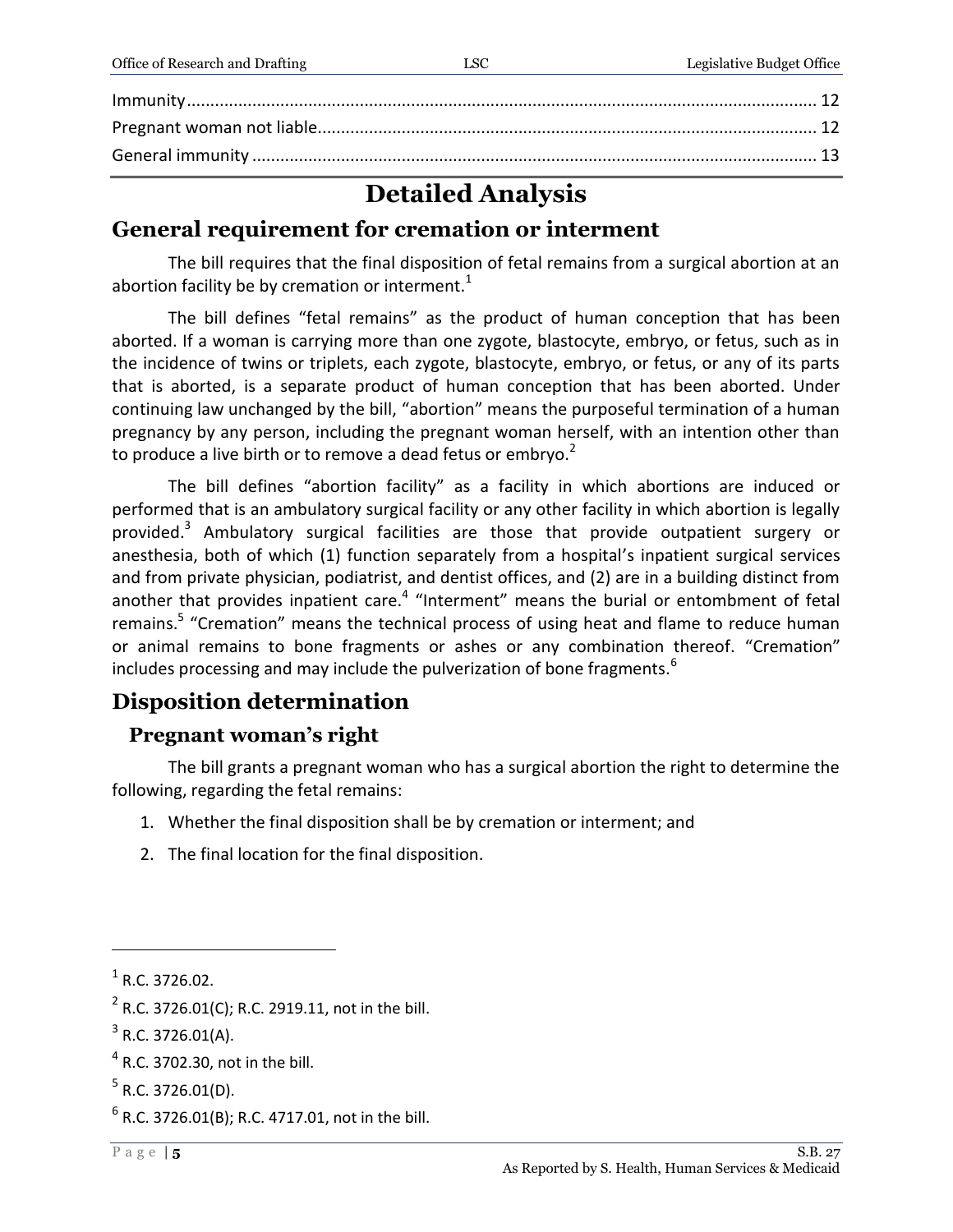The bill requires that a pregnant woman who has a surgical abortion be provided with a notification form informing the pregnant woman of the right to determine the final disposition of fetal remains and the available methods and locations for such disposition<sup>7</sup>

#### <span id="page-5-0"></span>**Requirements for women to exercise right**

To exercise the final disposition right, a pregnant woman must express the determination in writing, using a form prescribed by the Director of Health (see "**Supplemental detachable form to abortion informed consent**," below).

If the woman does not desire to exercise the final disposition right, the bill requires the abortion facility to determine whether final disposition will be by cremation or interment.<sup>8</sup>

#### <span id="page-5-1"></span>**Requirements for minor women to exercise right**

Under the bill, a pregnant woman who is under 18, unmarried, and unemancipated may exercise the final disposition right by using the detachable supplemental form to the abortion informed consent form (see "**Supplemental detachable form to abortion informed consent**," below), if she also obtains parental consent or a court has issued an order authorizing the abortion without parental consent.

#### **Parental consent**

<span id="page-5-2"></span>The bill requires that the parental consent must be made in writing using a form prescribed by the Director of Health. The bill permits parental consent to be made by one of the woman's parents, guardian, or custodian.<sup>9</sup>

#### **Court order**

<span id="page-5-3"></span>The bill also provides that parental consent to a final disposition is not required if the abortion was authorized by a court without parental consent.<sup>10</sup> Under continuing law unchanged by the bill, a pregnant woman who is under 18, unmarried, and unemancipated generally needs consent of a parent, guardian, or custodian for her abortion. But, the minor may seek a court order authorizing the minor to consent, or the court to consent on behalf of the minor, to the abortion. Under continuing law there are two court processes for a minor to use to obtain an abortion without parental consent, with some confusion as to which one applies. $^{11}$  The bill addresses the confusion by permitting consent under either one.

 $<sup>7</sup>$  R.C. 3726.03.</sup>

 $8$  R.C. 3726.04(A)(2).

 $^{9}$  R.C. 3726.04(B)(1) and 3726.14(B).

 $^{10}$  R.C. 3726.04(B)(2).

<sup>&</sup>lt;sup>11</sup> R.C. 2151.85(A), 2919.12, 2919.121(C), and 2919.122, not in the bill. Ohio law states that if the operation of R.C. 2919.121, one of the statutes providing for parental and judicial consent, is enjoined, then R.C. 2919.12(B), the other statute that provides for parental consent and refers to another judicial consent statute under R.C. 2151.85, applies in its place (R.C. 2919.122). A single provision of R.C. 2919.121 was held unconstitutional. But, the court found that the unconstitutional provision was severable from the rest of the statute (see *Cincinnati Woman's Services v. Taft*, 468 F.3d 361).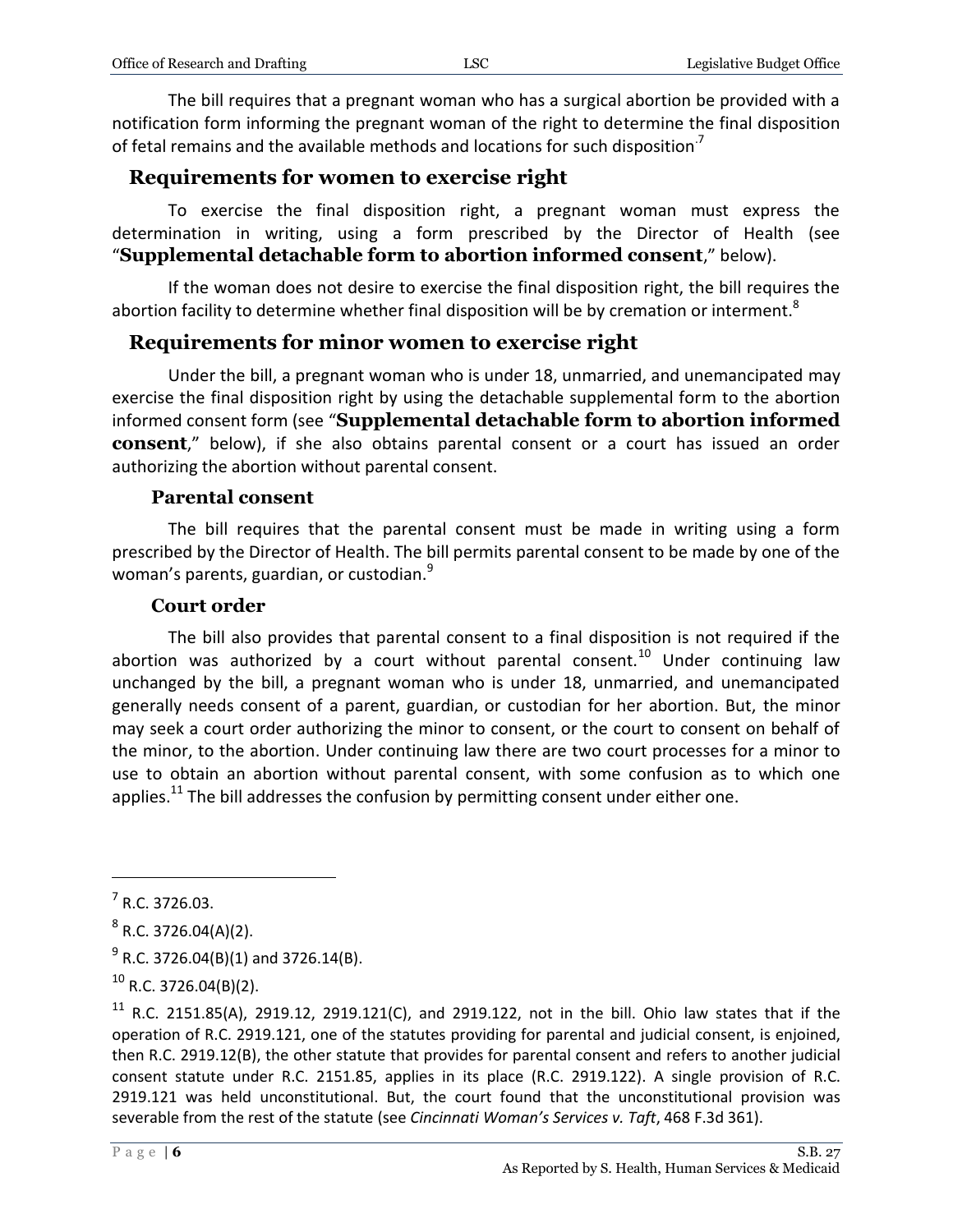Under one judicial process, if one or both of the following applies to the minor, a juvenile court may authorize the minor to consent to the abortion:

- 1. She is sufficiently mature and well enough informed to intelligently decide whether to have an abortion without the notification of her parents, guardian, or custodian;
- 2. That one or both of her parents, her guardian, or her custodian was engaged in a pattern of physical, sexual, or emotional abuse against her, or that the notification of her parents, guardian, or custodian otherwise is not in her best interest.<sup>12</sup>

Under the other judicial process, if one or both of the following applies to the minor, a juvenile court may do one of the following:

- 1. Permit the minor to consent to the abortion if the court finds she is sufficiently mature and well enough informed to decide intelligently whether to have an abortion;
- 2. Give its consent to the abortion if it is in her best interests.<sup>13</sup>

#### <span id="page-6-0"></span>**Supplemental detachable form to abortion informed consent**

The bill appends the final disposition determination to the abortion informed consent requirements under current law. Under continuing law unchanged by the bill, a woman must sign a form consenting to the abortion and certifying that she received certain information and materials and that she consents to the particular abortion voluntarily, knowingly, intelligently, and without coercion. The bill adds that she must, if the abortion is to be performed or induced surgically, also certify, the following:  $14$ 

- That she has been provided with the notification form informing her of the right to determine the final disposition of fetal remains and the available methods and locations for such disposition; and
- That, if she desires to exercise her right to make a final disposition, she has completed the final disposition determination using a supplemental detachable form.

#### **Form must include**

<span id="page-6-1"></span>The bill requires the Director of Health to prescribe the detachable supplemental form to meet the following requirements:

- Indicates whether the pregnant woman indicated a preference for the method of disposition of the fetal remains and the preferred method selected;
- Indicates whether the pregnant woman indicated a preference for the location of disposition of the fetal remains;
- **Provides for the signature of the physician who is to perform or induce the abortion;**

<sup>12</sup> R.C. 2151.85(C) and 2919.12, neither in the bill.

<sup>&</sup>lt;sup>13</sup> R.C. 2919.121(C)(3), not in the bill.

<sup>&</sup>lt;sup>14</sup> R.C. 2317.56(B)(4)(c) and (d).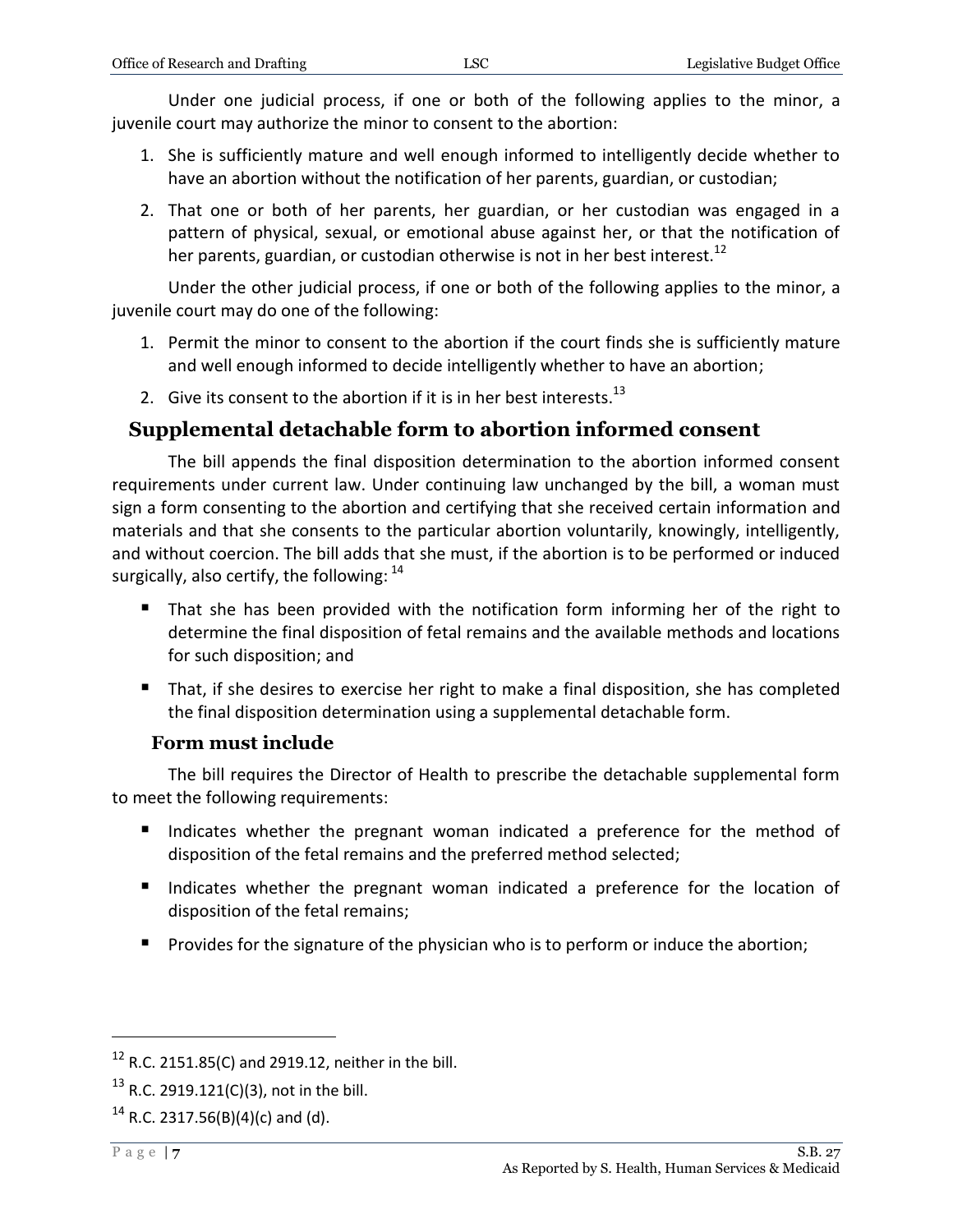**Provides for a medical identification number for the pregnant woman but does not** provide for the pregnant woman's printed name or signature.<sup>15</sup>

#### **Medical emergency**

<span id="page-7-0"></span>The bill also requires the Director to prescribe procedures for when a medical emergency or medical necessity prevents the pregnant woman from completing the detachable supplemental form. The procedures must provide for completion of the form a reasonable time after the medical emergency or medical necessity has ended.<sup>16</sup>

## <span id="page-7-1"></span>**Disposition of more than one zygote, blastocyte, embryo, or fetus**

The bill requires a pregnant woman carrying more than one zygote, blastocyte, embryo, or fetus, who desires to exercise her right to determine disposition of the remains, to complete a detachable supplemental form to the abortion informed consent form for each zygote, blastocyte, embryo, and fetus that will be aborted. If parental consent to the determination is required (as described above), the pregnant woman obtaining the consent must use one consent for each zygote, blastocyte, embryo, and fetus.<sup>17</sup> A disposition determination form that covers more than one zygote, blastocyte, embryo, or fetus is invalid.<sup>18</sup>

## <span id="page-7-2"></span>**Abortion facility requirements**

#### <span id="page-7-3"></span>**Limitations on releasing remains**

Under the bill, an abortion facility is prohibited from releasing the fetal remains from a surgical abortion, or arranging for their cremation or interment, until it obtains a final disposition determination and, if applicable, parental consent.<sup>19</sup>

#### <span id="page-7-4"></span>**Required documentation**

The bill requires an abortion facility to document in the pregnant woman's medical record the final disposition determination made, and if applicable, the parental consent for the disposition determination.<sup>20</sup> A facility also must maintain evidentiary documentation demonstrating the date and method of the disposition of all fetal remains from surgical abortions performed or induced in the facility.<sup>21</sup>

 $17$  R.C. 3726.041.

- $^{18}$  R.C. 3726.042.
- <sup>19</sup> R.C. 3726.05.
- $^{20}$  R.C. 3726.10.
- $^{21}$  R.C. 3726.11.

 $15$  R.C. 3726.14(C)(1).

 $16$  R.C. 3726.14(C)(2).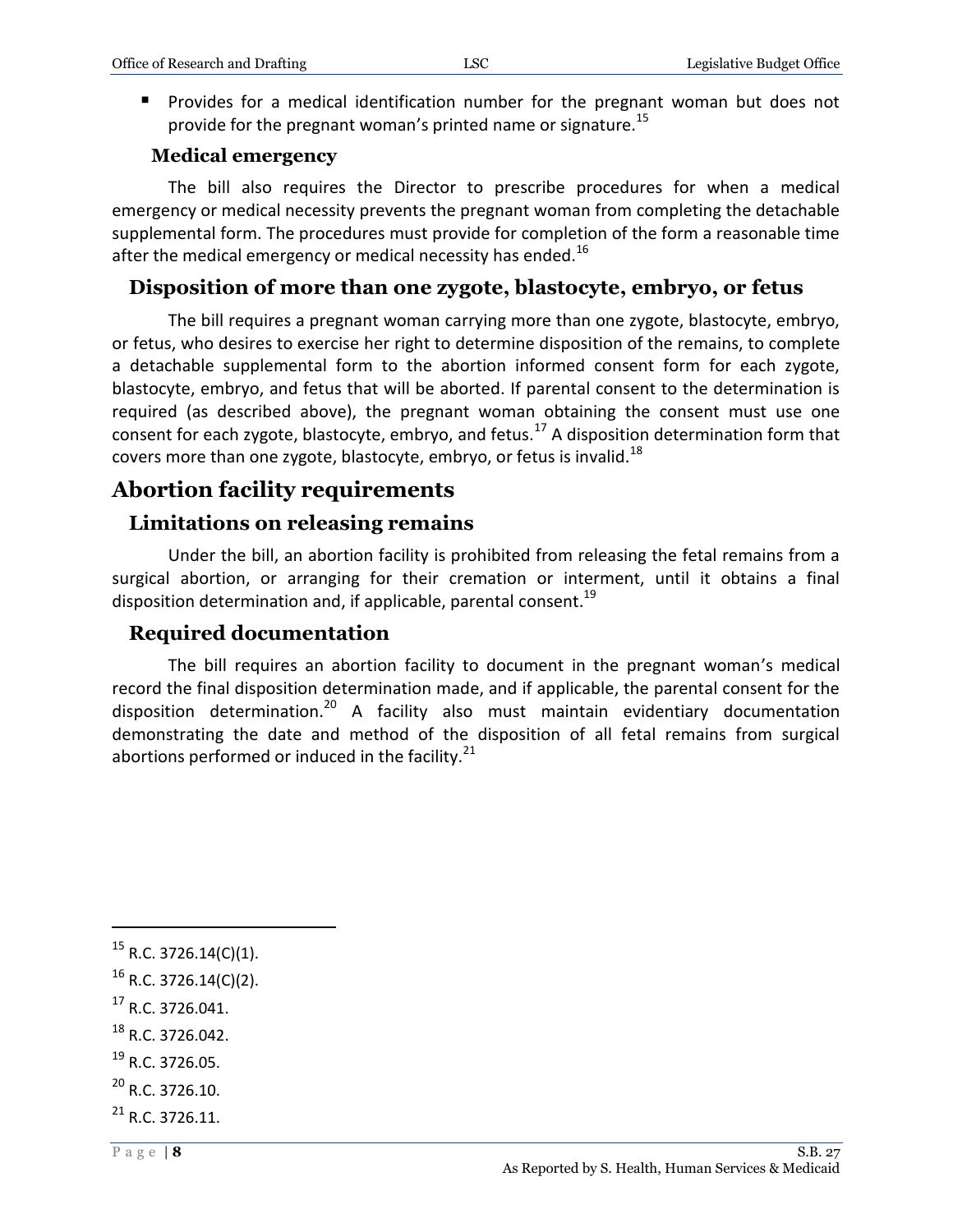#### <span id="page-8-0"></span>**Facility written policies and procedures**

The bill requires an abortion facility to have written policies and procedures for cremation or interment of fetal remains from surgical abortions performed or induced in its facility.<sup>22</sup>

#### <span id="page-8-1"></span>**List of locations**

An abortion facility must also develop and maintain a written list of locations at which it provides or arranges for the final disposition of fetal remains from surgical abortions.<sup>23</sup>

#### <span id="page-8-2"></span>**Financial responsibility**

Under the bill, an abortion facility must pay for the cremation or interment of fetal remains from a surgical abortion performed at that facility. However, if the disposition determination identifies a location for final disposition other than one provided by the abortion facility, the pregnant woman is responsible for the costs related to the final disposition of the fetal remains at her chosen location.<sup>24</sup>

## <span id="page-8-3"></span>**Abortion informed consent expansion**

The bill makes the following changes to the law governing abortion informed consent:

- Requires a physician, 24 hours before abortion inducement or performance, to meet with the pregnant woman and to also inform her of the probable gestational age of the zygote or blastocyte to be aborted. Current law only requires that information to be provided about an embryo or fetus. The probable gestational age is the age at the time of the meeting, in the judgment of the physician, with reasonable probability.<sup>25</sup>
- Requires the physician performing or inducing the abortion, 24 hours before the abortion, to meet with the pregnant woman to inform her that the family planning and gestational development material given to her at the meeting also describes the zygote or blastocyte. Current law only requires that information to be provided about an embryo or fetus.<sup>26</sup>
- Requires the abortion informed consent form, including the detachable supplemental form to the abortion informed consent form, to be completed for each zygote, blastocyte, embryo, or fetus to be aborted and requires the pregnant woman to sign each one.<sup>27</sup>

<sup>22</sup> R.C. 3726.12.

 $^{23}$  R.C. 3726.13.

 $^{24}$  R.C. 3726.09.

<sup>&</sup>lt;sup>25</sup> R.C. 2317.56(A)(3) and (B)(1)(b).

 $^{26}$  R.C. 2317.56(B)(2)(c).

 $27$  R.C. 2317.56(B)(4)(c).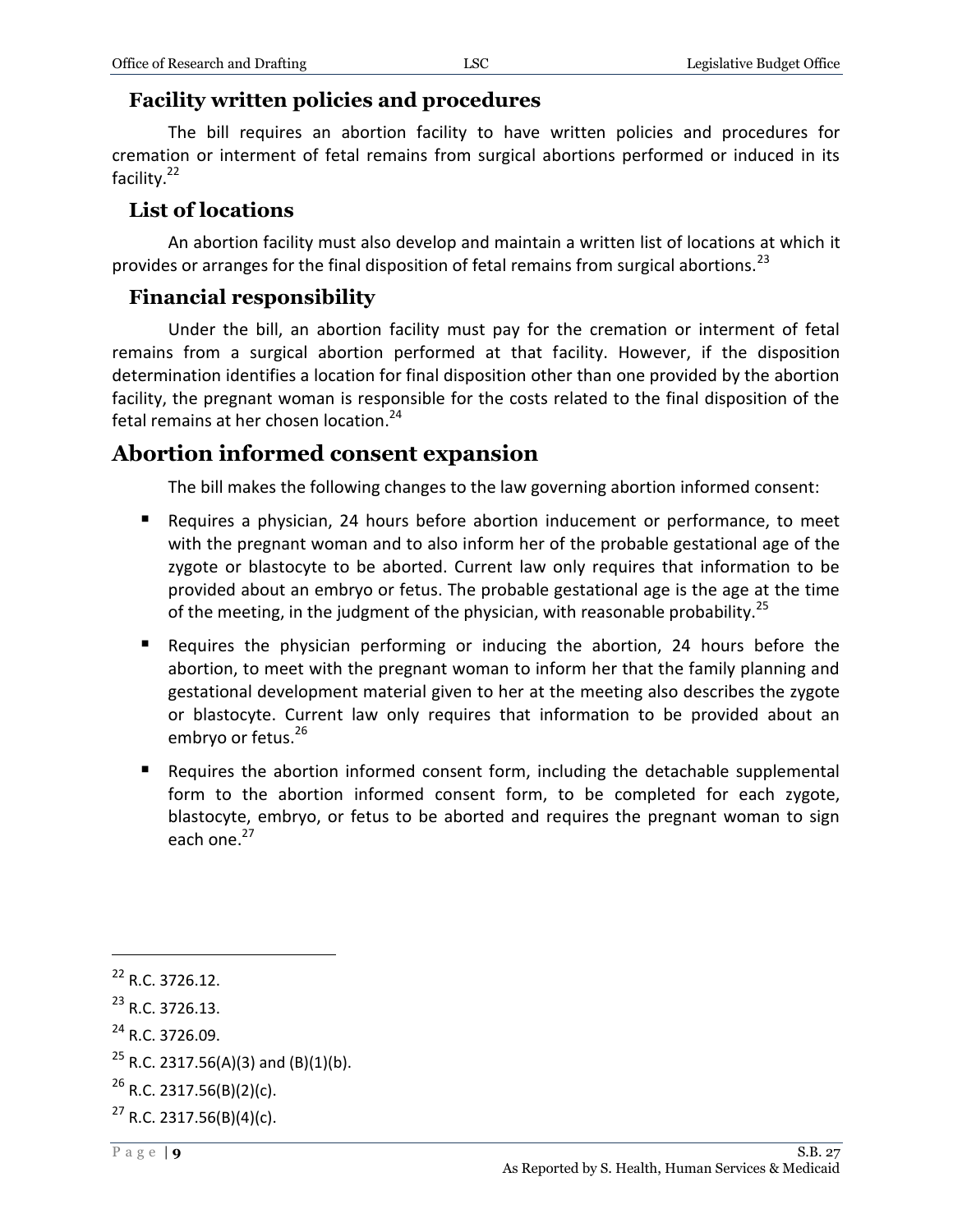## <span id="page-9-0"></span>**Abortion report**

### <span id="page-9-1"></span>**For each abortion**

The bill requires the attending physician for a surgical abortion, when completing an "abortion report" under current law, to also include the method of final disposition of the fetal remains. Additionally, the bill amends the report requirements to specify gestational stages. For example, a physician must report the number of zygotes, blastocytes, embryos, or fetuses a woman has previously aborted, rather than current law of simply the number of abortions. Under continuing law, this report must be completed for each abortion the physician performs. The report must be confidential and not contain the woman's name. $^{28}$ 

#### <span id="page-9-2"></span>**Annual abortion report**

Not later than October 1 of each year, the Department must issue an annual report of the abortion data reported for the previous calendar year. The bill requires that the annual report include the total number of zygotes, blastocytes, embryos, or fetuses that were aborted, rather than the current law requirement of simply the total number of abortions. The bill also requires, regarding the continuing law requirement of sorting information in the report regarding the number of abortions performed, that the information be sorted by the number of zygotes, blastocytes, embryos, or fetuses previously aborted by the woman on whom the abortion was performed (instead of the current law requirement that the sorting be of the number of abortions performed on the woman).<sup>29</sup>

## <span id="page-9-3"></span>**Additional provisions regarding cremation**

### <span id="page-9-4"></span>**Cremation by crematory facility**

The bill requires that the cremation of fetal remains from a surgical abortion at an abortion facility must be performed in a crematory facility, in compliance with R.C. Chapter 4717.<sup>30</sup>

R.C. Chapter 4717. contains the professional regulations for crematory facilities. A "crematory facility" is defined as the physical location at which a cremation chamber is located and the cremation process takes place. "Crematory facility" does not include an infectious waste incineration facility for which a license is held under Ohio law governing Hazardous and Solid Wastes, or a solid waste incineration facility for which a license is held under that law and is also authorized to treat infectious wastes, in connection with the incineration of body parts other than dead human bodies that were donated to science for purposes of medical education or research.<sup>31</sup>

 $^{28}$  R.C. 3701.79(C).

 $^{29}$  R.C. 3701.79(I)(1).

 $30$  R.C. 3726.02(B).

 $31$  R.C. 3726.02(C); R.C. 4717.01(K), not in the bill.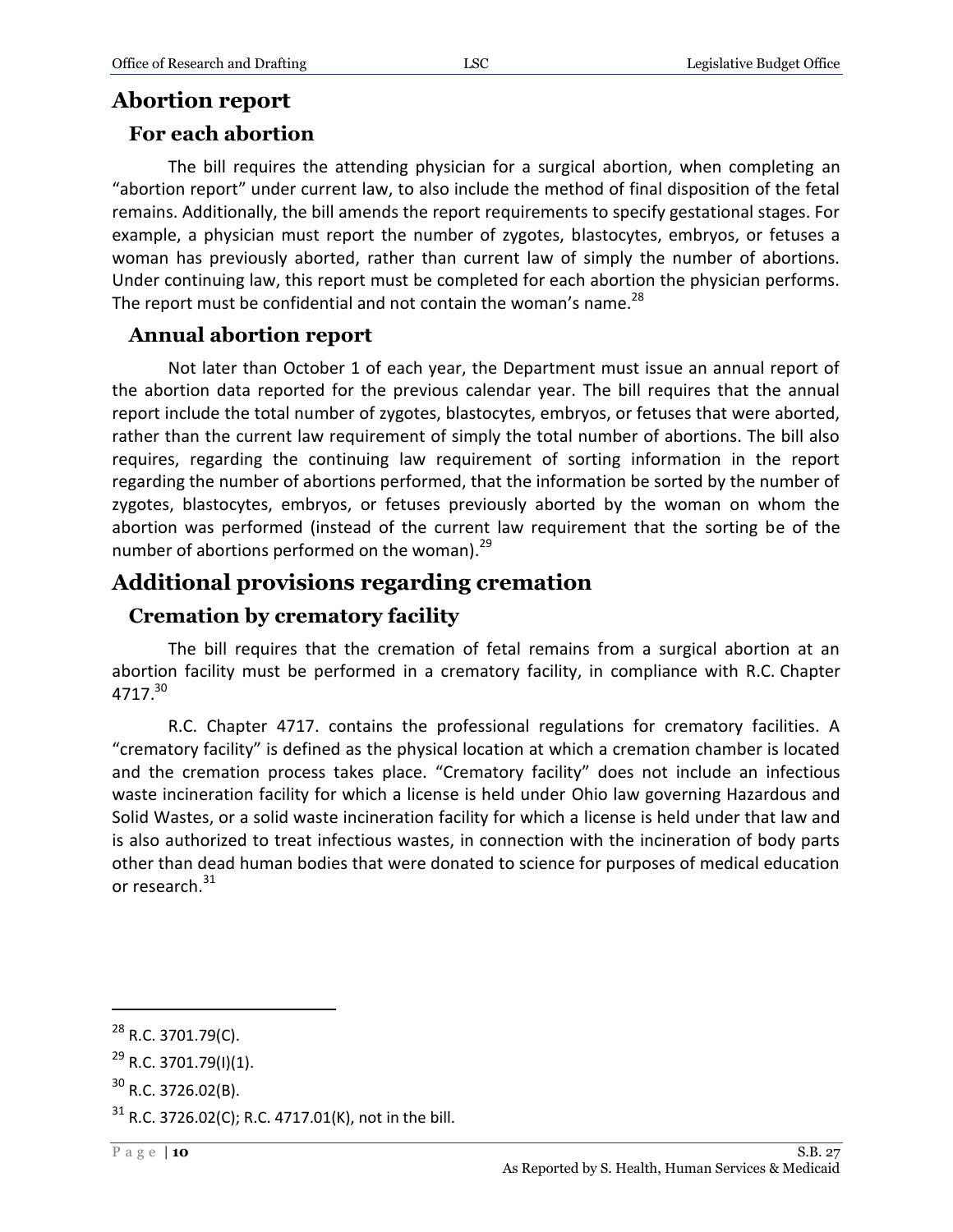#### <span id="page-10-0"></span>**Relief from securing certain forms**

The bill provides that a crematory operator that cremates fetal remains for an abortion facility is not required to secure a death certificate, burial or burial-transit permit, or a cremation authorization form to cremate fetal remains.<sup>32</sup>

#### <span id="page-10-1"></span>**Rules**

The bill requires the Director of Health, in accordance with the Administrative Procedure Act (R.C. Chapter 119.), to adopt certain rules necessary to carry out the bill's fetal remains disposition provisions, not later than 90 days after the bill's effective date. Specifically, the Director must adopt rules that prescribe the following:<sup>33</sup>

- **The notification form informing pregnant women who seek surgical abortions of the** following:
	- $\Box$  The right to determine final disposition of fetal remains;
	- $\Box$  The available options for locations and methods for the disposition of fetal remains.
- The parental consent form;
- The detachable supplemental form to the abortion informed consent form;
- **Procedures for subsequent completion of the detachable supplemental form in cases of** medical emergency or necessity.

Under current law, the Director must adopt rules relating to abortions and the humane disposition of the product of human conception. The bill requires these rules to be consistent with the bill's requirements for cremation and interment.<sup>34</sup>

## <span id="page-10-2"></span>**Prohibitions and penalty**

#### <span id="page-10-3"></span>**Prohibitions applicable to any person**

The bill prohibits any person from failing to comply with the following provisions:  $35$ 

- The requirement that final disposition of fetal remains from a surgical abortion must be by cremation or interment.
- The requirement that cremation of fetal remains must be in a crematory facility, in compliance with R.C. Chapter 4717. (including compliance with the prohibitions applicable to crematory operators discussed below).
- The limitation that an abortion facility may not release fetal remains, or arrange for their cremation or interment, until it obtains a final disposition determination made, and if applicable, the parental consent.

 $32$  R.C. 4717.271(B) and 3726.15.

<sup>33</sup> R.C. 3726.14.

<sup>34</sup> R.C. 3701.341.

 $35$  R.C. 3726.99(A).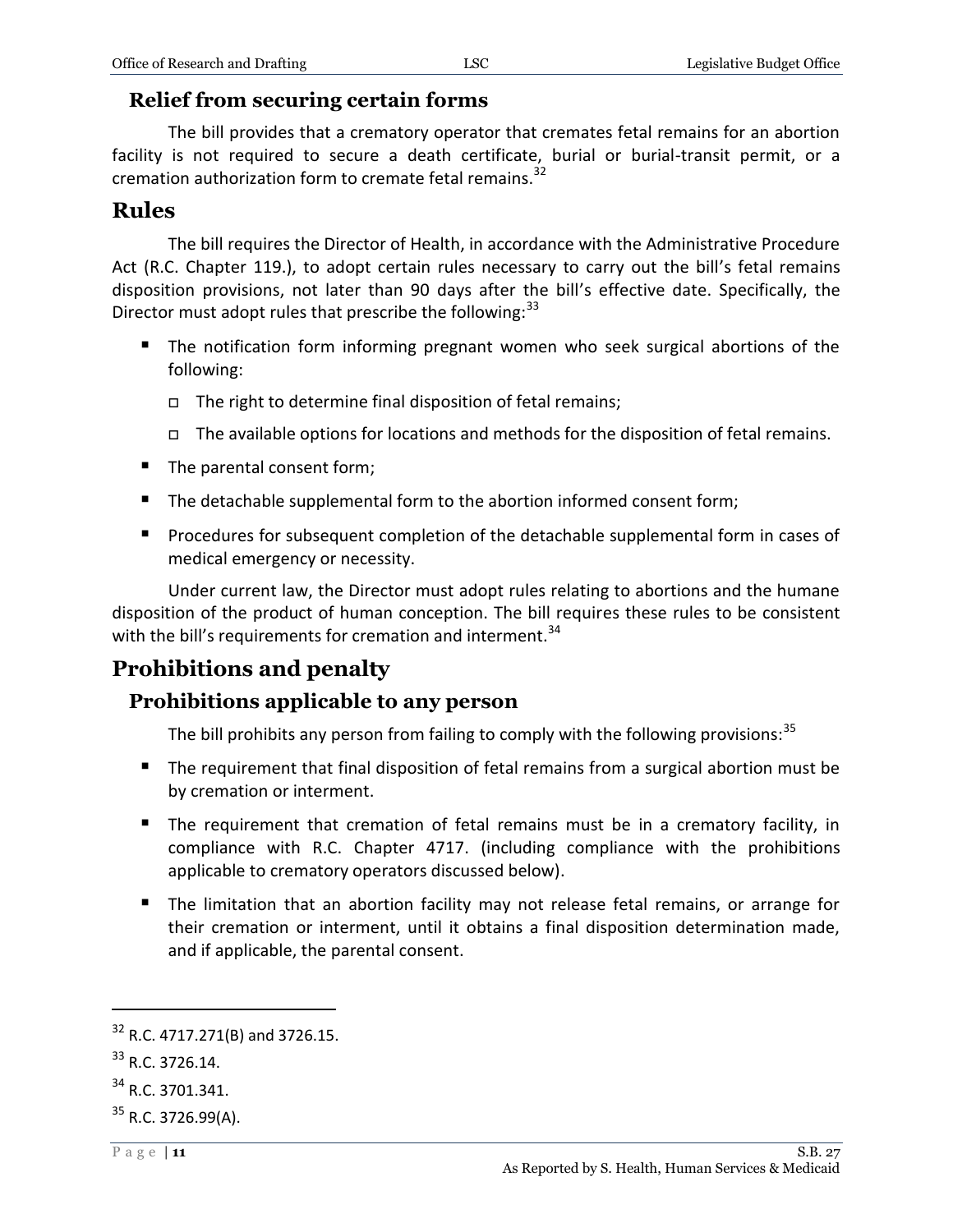- The requirement that an abortion facility must document in the pregnant woman's medical record the final disposition determination made, and if applicable, the parental consent made.
- The requirement that an abortion facility must maintain evidentiary documentation demonstrating the date and method of the disposition of all fetal remains.

## <span id="page-11-0"></span>**Prohibitions applicable to crematory operators**

The bill prohibits a crematory operator that cremates fetal remains (for an abortion facility regulated by the bill) from disposing, arranging for disposal, or arranging for the transfer for disposal of the cremated fetal remains if the disposal is by means other than:

- **Placing them in a grave, crypt, or niche;**
- Scattering them in any dignified manner, including a memorial garden, at sea, by air, or at a cemetery scattering ground; or
- Any other lawful manner.  $36$

The bill also prohibits such a crematory operator from cremating those remains without receiving a copy of a properly executed supplemental detachable form to abortion informed consent (see **"Supplemental detachable form to abortion informed consent**,**"** above). $37$ 

#### <span id="page-11-1"></span>**Penalty**

Whoever knowingly violates any of the above prohibitions is guilty of failure to dispose of fetal remains humanely, a misdemeanor of the first degree.<sup>38</sup>

## <span id="page-11-2"></span>**Delayed enforcement**

The bill provides that the prohibitions described under "**Prohibitions and penalty**" will not apply until the Director adopts the rules required under the bill.<sup>39</sup>

## <span id="page-11-3"></span>**Immunity**

### <span id="page-11-4"></span>**Pregnant woman not liable**

The bill provides that a pregnant woman is not guilty of committing, attempting to commit, complicity in the commission of, or conspiracy in the commission of a violation of the bill's prohibition under "**Prohibitions and penalty**" (above), if she has a surgical abortion and the fetal remains are not disposed of in compliance with the bill's provisions for fetal remains disposition.<sup>40</sup>

 $36$  R.C. 3726.02(B) and 4717.271(A)(2) to (4).

 $37$  R.C. 3726.02(B) and 4717.271(A)(1).

 $38$  R.C. 3726.99(B).

<sup>&</sup>lt;sup>39</sup> Section 3.

 $^{40}$  R.C. 3726.95.